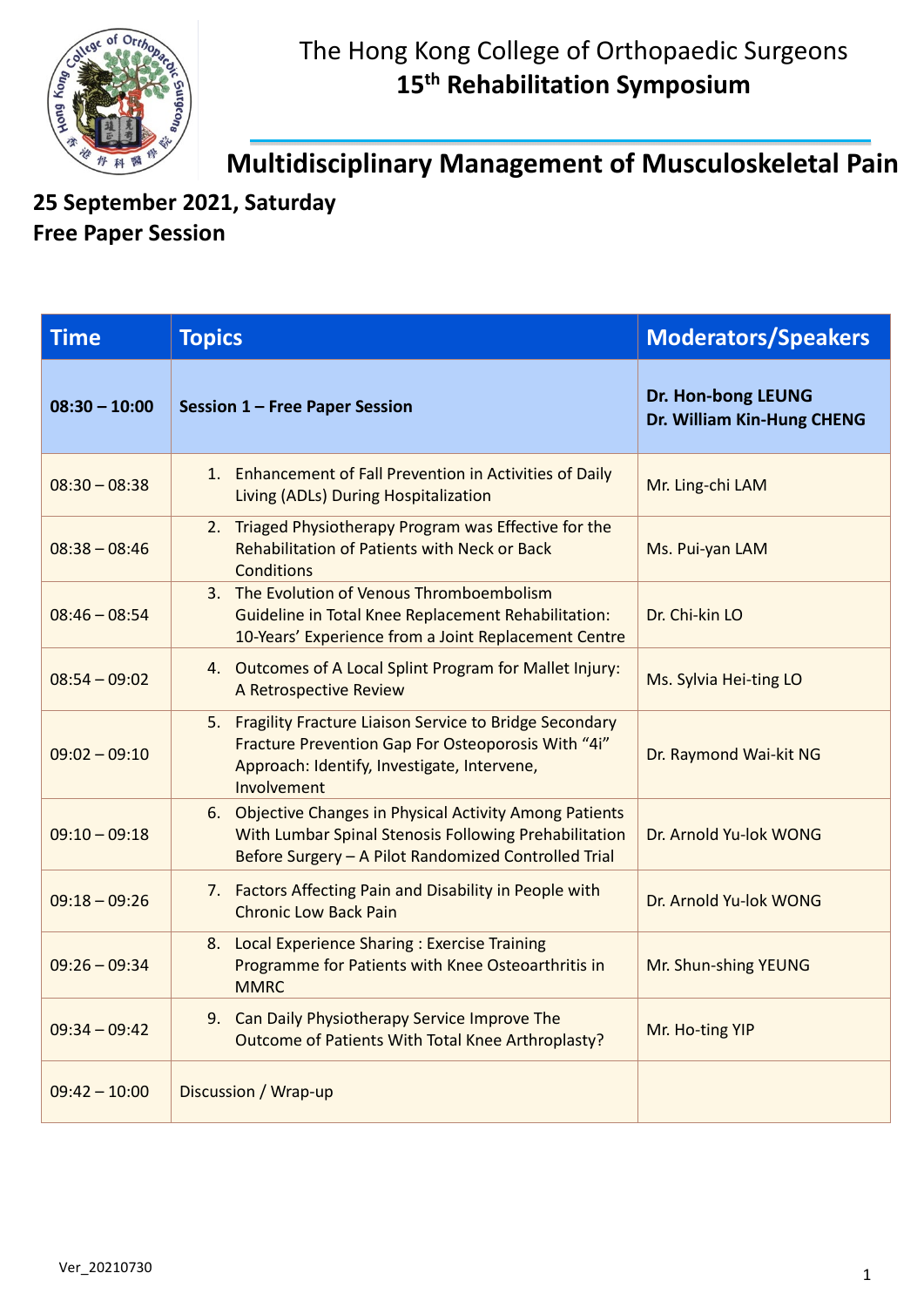

## **Multidisciplinary Management of Musculoskeletal Pain**

## **25 September 2021, Saturday**

| <b>Time</b>     | <b>Topics</b>                                                                                       | <b>Moderators/Speakers</b>                                     |
|-----------------|-----------------------------------------------------------------------------------------------------|----------------------------------------------------------------|
| $08:30 - 10:00$ | <b>Session 1 - Free Paper Session</b>                                                               | <b>Dr. Hon-bong LEUNG</b><br><b>Dr. William Kin-hung CHENG</b> |
| $10:00 - 10:15$ | <b>Break</b>                                                                                        |                                                                |
| $10:15 - 10:30$ | <b>Session 2 - Opening Ceremony</b>                                                                 | Dr. Ka-ho NG                                                   |
| $10:15 - 10:30$ | 2.1 Opening Speech, President of HKCOS                                                              | Dr. Wilson Ll                                                  |
| $10:30 - 11:40$ | <b>Session 3 - Chronic Low Back Pain - What To Do When There</b><br><b>Is Nothing Left To Do</b>    | Dr. Sheung-wai LAW                                             |
| $10:30 - 10:50$ | 3.1 Orthopedic Surgeon's Perspective - Assessment<br>Management Before Referral to Pain Specialists | Dr. Sheung-wai LAW                                             |
| $10:50 - 11:10$ | 3.2 Pain Specialist's Perspective: When to Refer to Pain<br>Clinics?                                | Dr. Kok-eng KHOR                                               |
| $11:10 - 11:30$ | 3.3 Basic Science of Pain - Neuropathic Vs Nociceptive Pain                                         | Dr. Kok-eng KHOR                                               |
| $11:30 - 11:40$ | Q & A                                                                                               |                                                                |
| $11:40 - 12:50$ | <b>Session 4 - Complex Regional Pain Syndrome</b>                                                   | <b>Dr. Enoch Erh-heng CHEN</b>                                 |
| $11:40 - 12:00$ | 4.1 Update of Diagnostic Criteria and Clinical Assessment                                           | Dr. Angela Wing-hang HO                                        |
| $12:00 - 12:20$ | 4.2 Complex Regional Pain Syndrome - Australia Experience                                           | Dr. Kok-eng KHOR                                               |
| $12:20 - 12:40$ | 4.3 Principles and Practices on Intervention Pain Management                                        | Dr. Kok-eng KHOR                                               |
| $12:40 - 12:50$ | Q & A                                                                                               |                                                                |
| $12:50 - 14:00$ | <b>Session 5 - Lunch Break</b>                                                                      |                                                                |